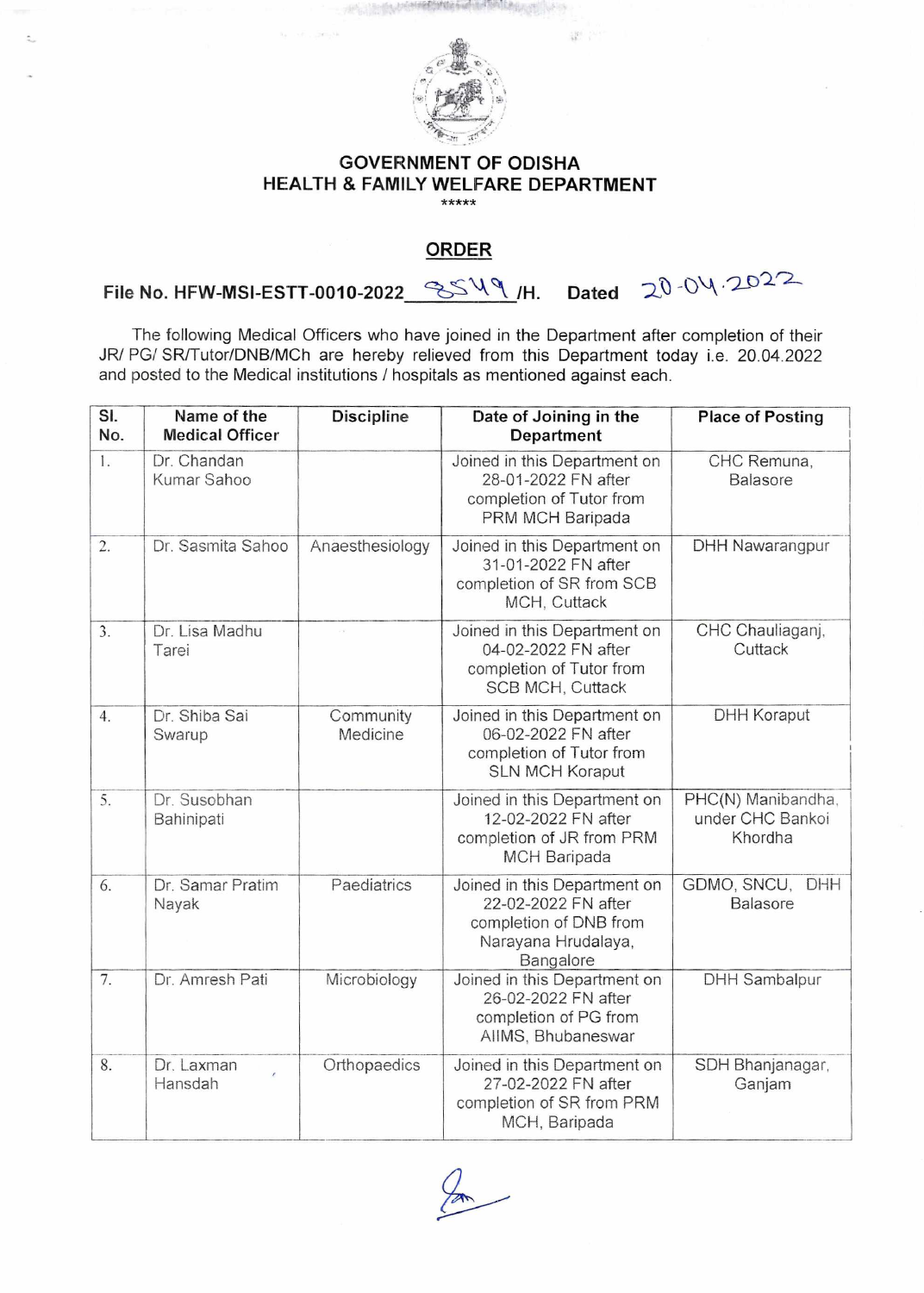| 9.  | Dr. Fakir Mohan<br>Sahu             | Neurosurgery          | Joined in this Department on<br>27-02-2022 FN after<br>completion of MCh from<br>AllMS, Bhubaneswar          | <b>DHH Sambalpur and</b><br>deployed to VIMSAR,<br><b>Burla</b> |
|-----|-------------------------------------|-----------------------|--------------------------------------------------------------------------------------------------------------|-----------------------------------------------------------------|
| 10. | Dr. Jeeban Jyoti<br>Mishra          | Dermatology           | Joined in this Department on<br>27-02-2022 FN after<br>completion of PG from<br>AIIMS, Bhubaneswar           | <b>DHH Nayagarh</b>                                             |
| 11. | Dr. Ashish Bhoi                     | Ophthalmology         | Joined in this Department on<br>01-03-2022 FN after<br>completion of SR from SLN<br><b>MCH Koraput</b>       | <b>DHH Jharsuguda</b>                                           |
| 12. | Dr. Minati Dehuri                   | Pathology             | Joined in this Department on<br>02-03-2022 FN after<br>completion of Tutor from<br><b>MKCG MCH Berhampur</b> | <b>DHH Deogarh</b>                                              |
| 13  | Dr. Ramkrishna<br><b>Bhue</b>       | Anaesthesiology       | Joined in this Department on<br>07-03-2022 FN after<br>completion of SR from BB<br><b>MCH Bolangir</b>       | <b>DHH Subarnapur</b>                                           |
| 14. | Dr. Manoranjan<br>Panigrahi         | Pulmonary<br>Medicine | Joined in this Department on<br>08-03-2022 FN after<br>completion of SR from FM<br>MCH, Balasore             | <b>DHH Bhadrak</b>                                              |
| 15. | Dr. Sampurna<br>Satapathy           | Physiology            | Joined in this Department on<br>11-03-2022 FN after<br>completion of PG from<br>AllMS, Bhubaneswar           | <b>DHH Koraput</b>                                              |
| 16. | Dr. Anshuman<br>Mishra              | General<br>Medicine   | Joined in this Department on<br>11-03-2022 FN after<br>completion of DNB from IGH<br>Rourkela                | CHC Mundrajore,<br>Jharsuguda                                   |
| 17. | Dr. Simanchal<br>Dakua<br>Senior MO | General<br>Medicine   | Joined in this Department on<br>08-03-2022 FN after<br>completion of SR from BB<br>MCH, Balangir             | SDH Bhanjanagar,<br>Ganjam                                      |
| 18. | Dr. Biswa Bhusan<br>Mallik          |                       | Joined in this Department on<br>11-03-2022 FN after<br>completion of Tutor from<br>MKCG MCH, Berhampur       | CHC Kirmira,<br>Jharsuguda                                      |
| 19. | Dr. Meenakshi<br>Mahalik            | O&G                   | Joined in this Department on<br>18-03-2022 FN after<br>completion of SR from<br>VIMSAR, Burla                | CHC Ulunda,<br>Subarnapur                                       |

By order of the Governor

 $x^{\alpha}$  $\mathbf{u}$ 04/202 Additional Secretary td Government